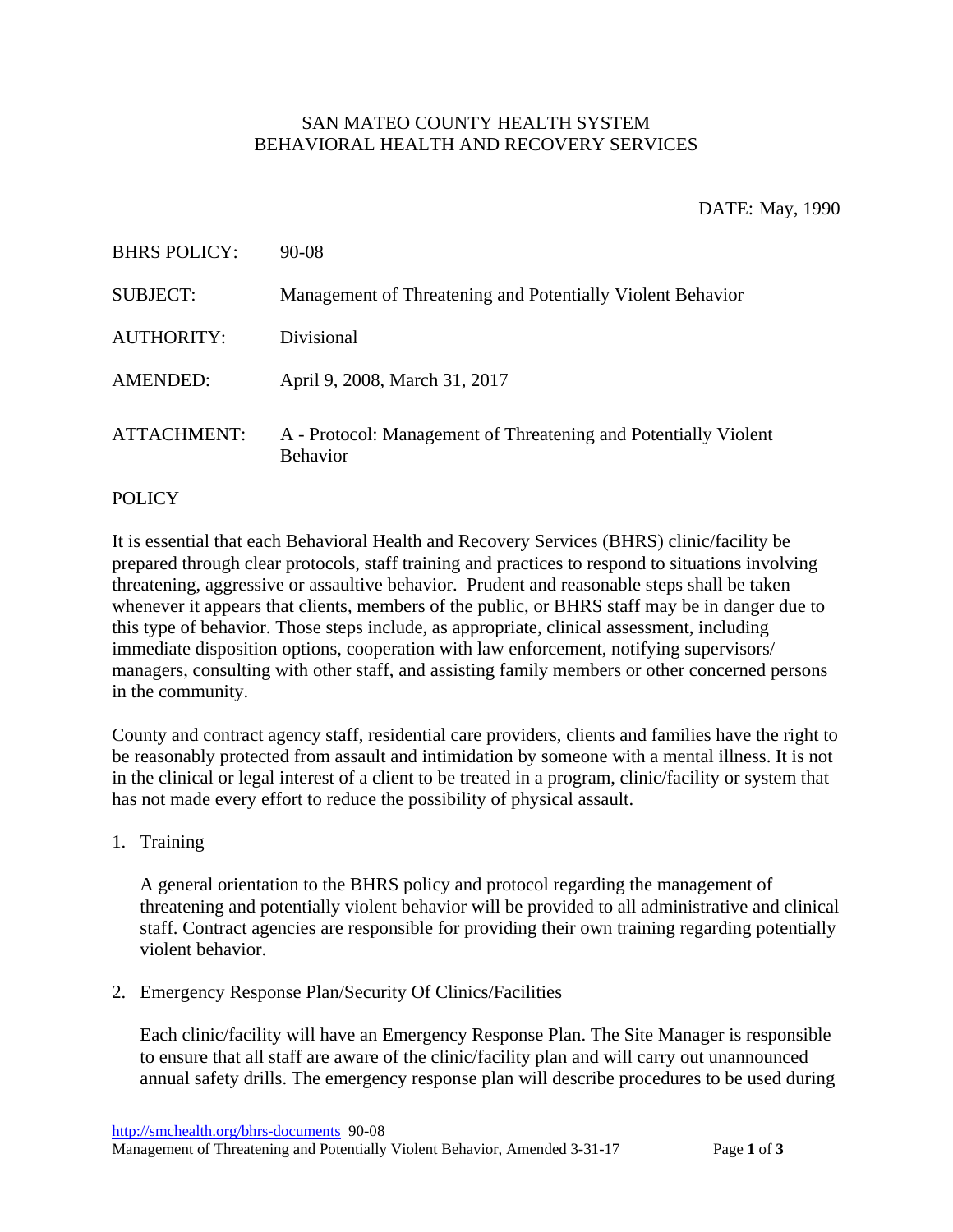the hours that the clinic/facility is open as well as the procedure to be followed after hours or when clinic/facility coverage is minimal. The plan is to be reviewed and updated on an annual basis and sent to Quality Management for filing.

The Emergency Response Plan of each clinic/facility will be unique and must be adapted to the limitations of specific physical settings. Minimally, it should describe procedures for Officer of the Day (OD) coverage, immediate response when office alarms sound, management of waiting room/lobby disturbances and personal safety strategies. Clinical staff should be familiar with BHRS policies concerning potential violence, including: Duty to Protect Potential Victims (Tarasoff) (BHRS 93-08) and Weapons Management (BHRS 95- 05).

The Crisis Response Protocols/Emergency Response Plans of each BHRS worksite will work together with the Big 5 Protocol which is being implemented Countywide in collaboration with local law enforcement for Big 5 events.

## Emergency Response Plan Examples:

a. Waiting Room/Lobby Disturbance:

If the agitated client is a walk-in with no assigned therapist, the administrative staff will first call the OD who will respond immediately, make a quick assessment of the situation, and decide what further action is needed, i.e. get additional back-up staff and/or call the police. In more urgent situations, administrative staff will immediately call 911 and then notify the clinical supervisor and OD.

If the agitated client has an assigned clinician or treatment team, that clinician or treatment team staff will be called first, and will respond immediately and proceed as above. If the assigned clinician or treatment team staff is not immediately available the OD will be contacted.

The agitated client should be directed from the waiting area to a conference room, leaving the door open so back-up staff or police can gain access. If it is not feasible to move the agitated client, the other clients in the waiting area should be relocated to the conference room. Those using the conference room must vacate immediately and relocate to another available room.

b. New Clients with history of violence, sexual aggression or safety concerns:

If an individual with a known or ongoing history of threatening, aggressive or assaultive behavior is sent to a clinic/facility or program the administrative and clinical staff should be notified in advance of the client's arrival. Appropriate arrangements can be made to meet with client in a conference room, and have more than one staff present for the interview or to arrange other back-up support.